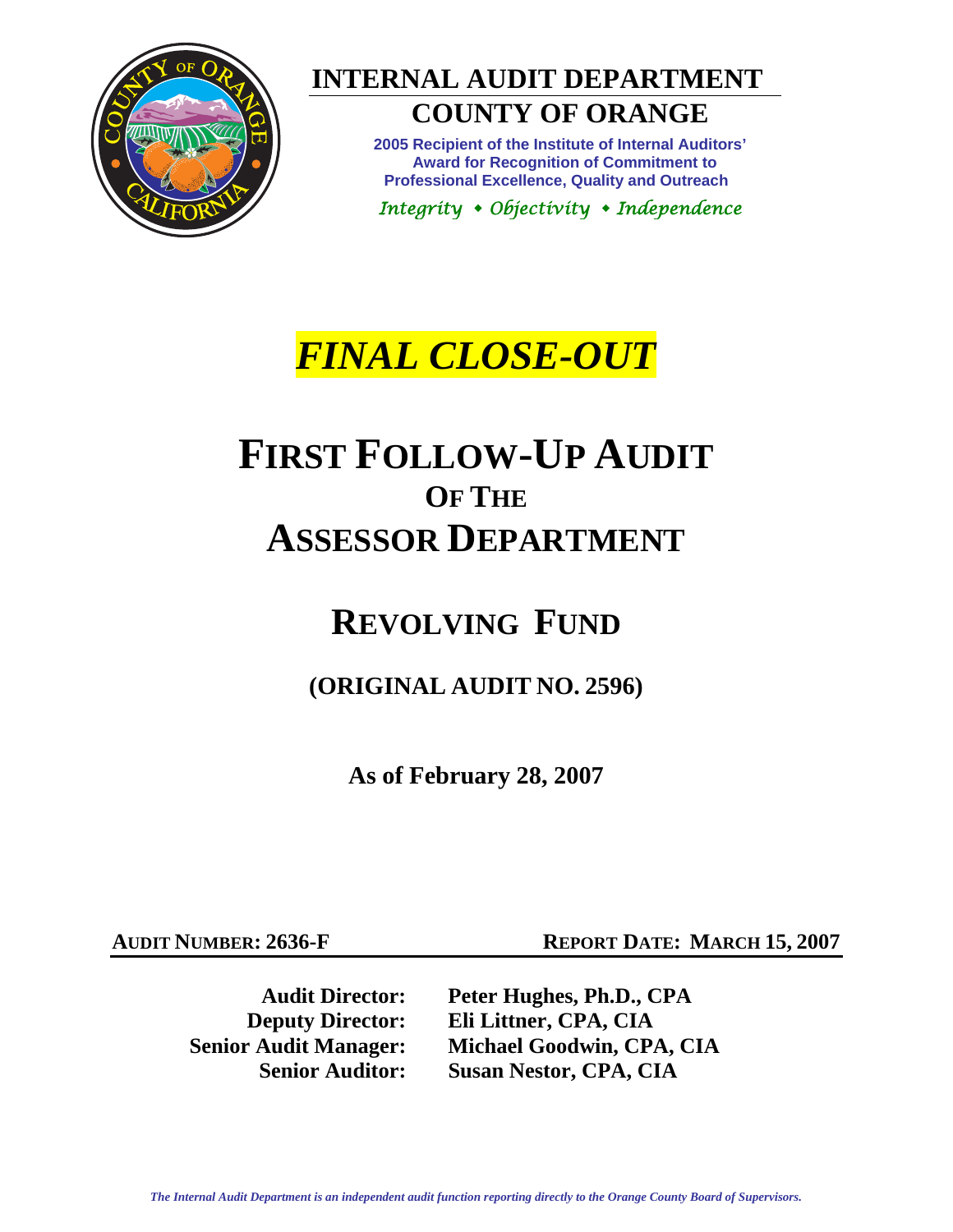## *Final Close-Out*

#### **First Follow-Up Audit of the Assessor Department Revolving Fund**

**Original Audit No. 2596** 

**As of February 28, 2007** 

## **TABLE OF CONTENTS**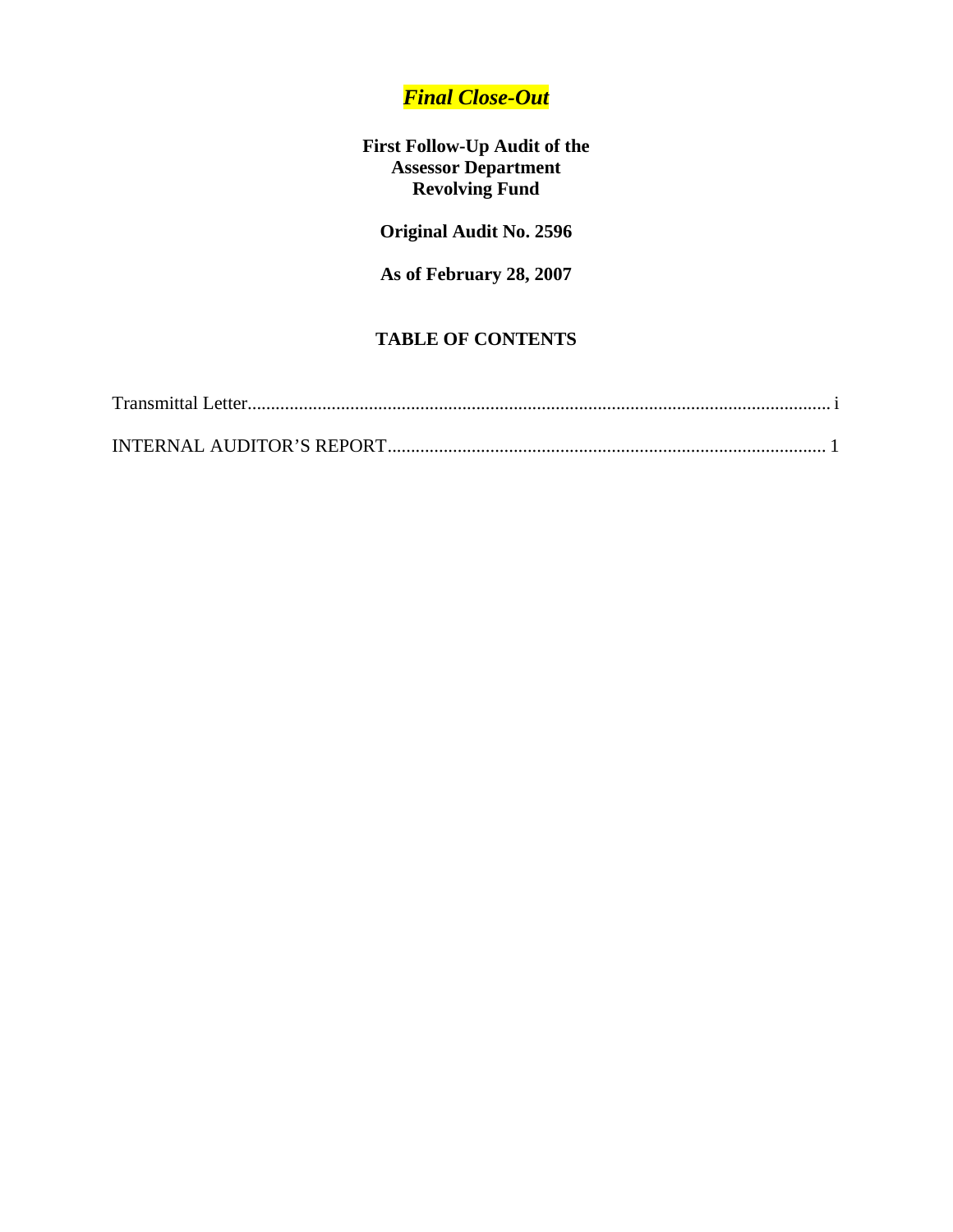<span id="page-2-0"></span>

# COUNTY OF ORANGE  **INTERNAL AUDIT DEPARTMENT 2005 Recipient of the Institute of Internal Auditors'**

 **Award for Recognition of Commitment to Professional Excellence, Quality and Outreach** 

## *Integrity Objectivity Independence*

**Office of the Director DR. PETER HUGHES** Ph.D., MBA, CPA, CIA, CFE, CITP

> MAILING ADDRESS: 400 CIVIC CENTER DRIVE WEST BUILDING 12, ROOM 232 SANTA ANA, CALIFORNIA 92701

TELEPHONE: (714) 834-5475 FAX: (714) 834-2880 EMAIL: peter.hughes@ocgov.com TE: www.ocgov.com/audit/

Audit No. 2636-F

| <b>ELI LITTNER</b>       | MICHAEL J. GOODWIN          | <b>ALAN MARCUM</b>          | <b>AUTUMN MCKINNEY</b>      | <b>VVEBSII</b> |
|--------------------------|-----------------------------|-----------------------------|-----------------------------|----------------|
| CPA, CIA, CFE, CFS, CISA | CPA. CIA                    | MBA, CPA, CIA, CFE          | CPA, CIA, CGFM, CISA        |                |
| <b>DEPUTY DIRECTOR</b>   | <b>SENIOR AUDIT MANAGER</b> | <b>SENIOR AUDIT MANAGER</b> | <b>SENIOR AUDIT MANAGER</b> |                |

#### **Transmittal Letter**

March 15, 2007

TO: Webster J. Guillory Assessor

Hughes FROM: Peter Hughes, Ph.D., CPA, Director Internal Audit Department

SUBJECT: First and Final Close-Out Follow-Up Audit of the Assessor Department Revolving Fund, Original Audit No. 2596, Issued August 21, 2006

We have completed a first and Final Follow-Up Audit of the Revolving Fund at the Assessor Department. Our audit was limited to reviewing, as of February 28, 2007, actions taken to implement the three recommendations in our audit report dated August 21, 2006. The results of our Follow-Up Audit are discussed in the **Internal Auditor's Report** following this transmittal letter. Because satisfactory corrective action has been taken for all three audit recommendations, this report represents the close-out of the original audit.

Each month I submit an **Audit Status Report** to the Board of Supervisors (BOS) where I detail any material and significant audit findings released in reports during the prior month and the implementation status of audit recommendations as disclosed by our Follow-Up Audits. Accordingly, the results of this audit will be included in a future report to the BOS.

Other recipients of this report:

Members, Board of Supervisors Members, Audit Oversight Committee Shaw Lin, Management Services Project Manager Foreperson, Grand Jury Darlene J. Bloom, Clerk of the Board of Supervisors